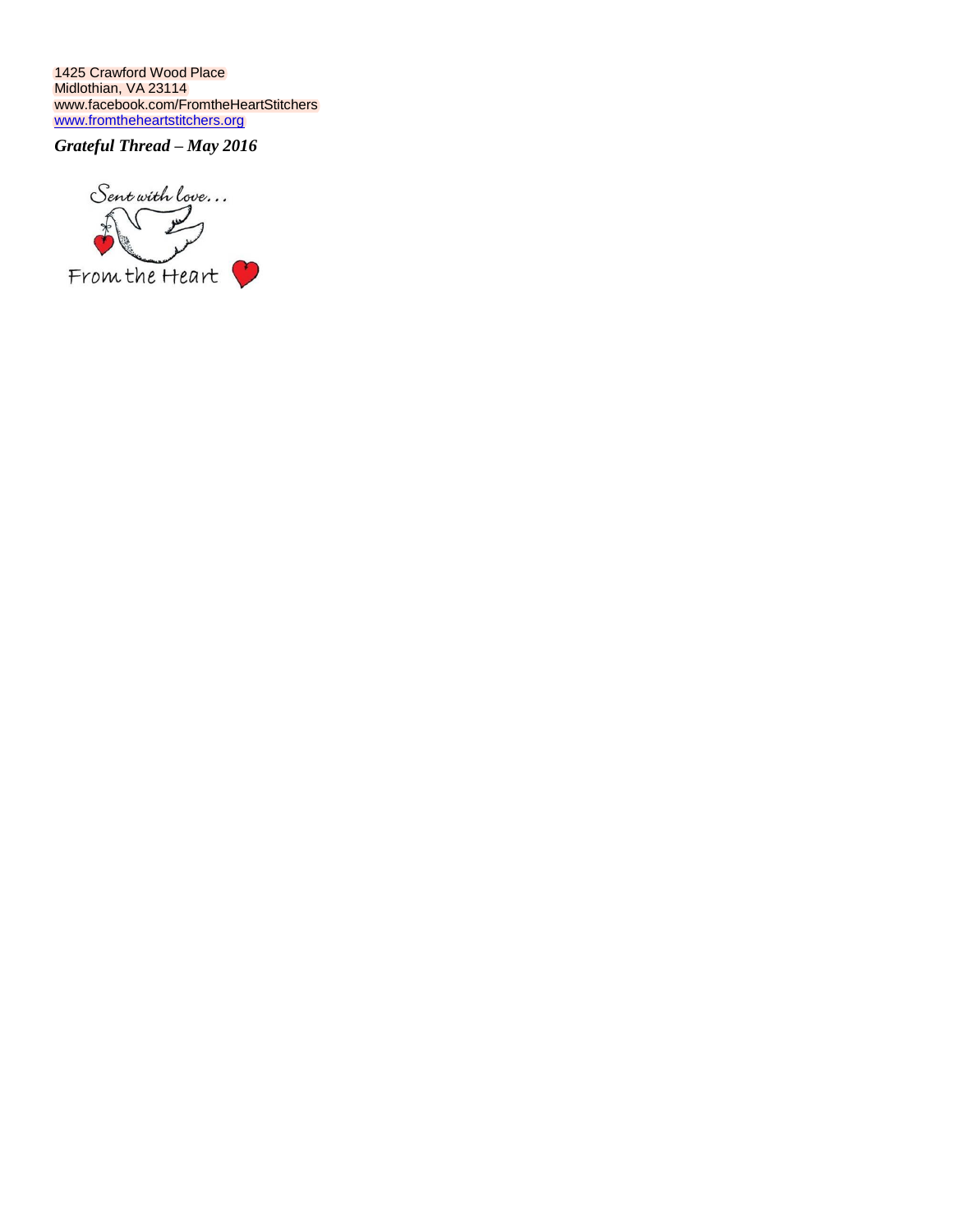# **Letter from Lois - May 2016**

You may have noticed, we are doing a little "shop Shuffle"! Seating has changed a bit and our overstock of books has now been reduced. Now we even have an accent wall, very well painted by our own Cathryn!

Most yarns remain in their usual space while others, such as some selections of cotton, now have a new home in wire baskets at the back of the yarn hall. Ribbon yarn, for the time being, is displayed in the front room, on a book shelf and in bins, along with pattern books.

You will find kits of squares waiting to be assembled as well as leftover yarn kits for both blankets, scarves or hats now in book shelving in the far back space that was once our baby department.

We will soon be creating a new use for our baby crib (don't have a clue what that will be at this point!) and will be adding a good number of samples and their patterns to that repurposed space. Bare teddy bears are still "living" in the toy box in that area.

A great selection of very well organized knitting needles can be found in the rear kitchen area right now but that too will change soon as we create a better area for displaying them.

Confusing as this may sound, we think eventually everything will be better organized, seating more abundant and as always, we hope you are comfortable in our From the Heart space!

We look forward to seeing you at the shop very soon  $\odot$ 

Lois

# **Operation Serving Those Who Have Served**

As you may remember from our April newsletter, we have asked for 25 immediate and 35 additional red, white and blue blankets approximately 36X60" to cover beds in the newly established home for homeless vets in the Richmond, VA area.

We are thrilled to report we have now collected 13 beautiful blankets! With the additional need for the remaining beds to be ready in a few months, we hope you will continue to stitch toward this goal. We are doing our best to keep the necessary yarn on hand for you at the shop.

Thank you so much for your speedy stitching for not only this program but for all you do. The patterns at the end of this newsletter can both be made with red, white, blue yarns if you wish to do that.

#### **Pinning Ceremonies at Asera Hospice**

As many of you may know, From the Heart provides red/white/blue blankets to Aseracare Hospice for use in pinning ceremonies. These are individualized events during which veterans in hospice care are honored and thanked for their service to our country. Many veterans have never been thanked for their service and From the Heart is delighted to be part of these ceremonies in which each veteran is pinned and given a certificate of gratitude.





# **3 rd Annual Richmond Leftovers Workshop/Potluck**

On Saturday June 18th, 2016 from 10am until 3pm, we are hosting our 3rd Annual Richmond "Leftovers Workshop/Potluck Lunch" at the Brandermill Church in Sunday Park.

We are planning, among other things, a 'yarn swap'. If you have yarn in your stash that you loved when you got it but simply couldn't use or figure out a way to use, bring it along and see what you can swap it for. This will be for full skeins of nicer yarn only.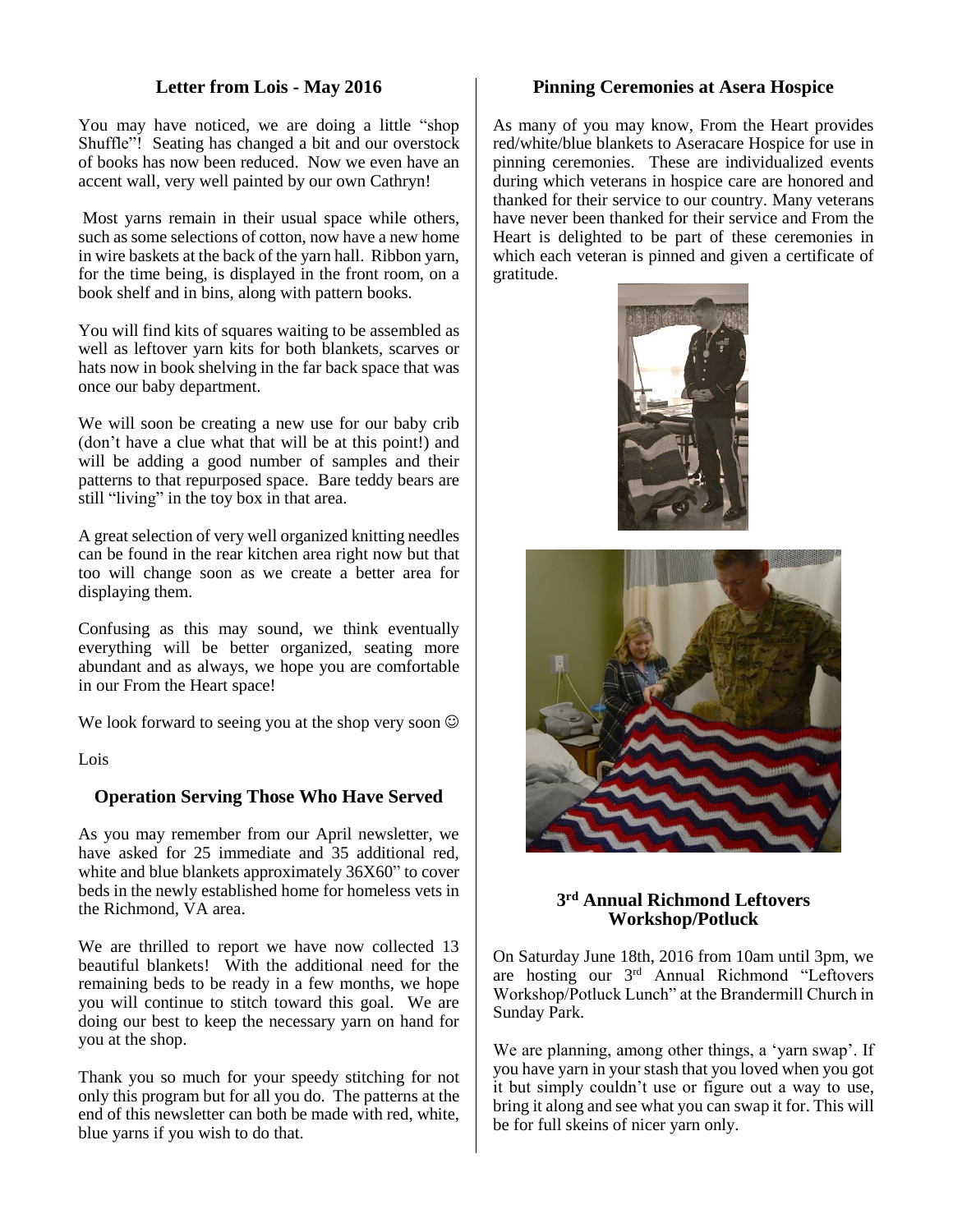We'll bring leftover yarn and patterns from the shop, you bring any leftover yarn you may like to share and FOOD! Crockpots, veggies, chips, dips, desserts... anything you would like to bring will be welcome. You will be able to turn in any completed items while there as well as pick up yarn or kits for your next projects. Plan to spend the day with old friends and enjoy meeting new ones.

Let us know if you have questions and if you are planning to attend (this will help us in our planning). We are also interested in hearing from anybody who has an interest in demonstrating techniques for quick'n'easy use of leftover yarns.

Call Lois at 804-305-4971 Or email her at [loisfth@me.com](mailto:loisfth@me.com)

# **Hopkins Elementary School Keeping Needlework Skills Alive**

*"Hopkins Elementary School in Chesterfield County is busy keeping needlework skills alive and moving through their students. The art teacher at the school, Mrs. Langston, started a program with her 4th grade students to teach them how to knit. When she started at the first of the year, she had 102 students, both boys and girls, in her group. During the year several of them left the group, but many more stayed. Mothers, grandmothers, aunts and others have volunteered to come in and help teach the children. What is so wonderful, is that the children have gone home and taught their siblings their new skills, and on and on it will spread.*

*From The Heart as well as some of the volunteers have donated yarn and needles to help make this project a reality. Hopefully, the children will keep up their skills through the summer, and the group will start all over again in the fall.*

*Mary Brooks"*

# **"Shop" Hours and Scheduling**

The From the Heart 'shop', which is actually our clubhouse/distribution center, is open every Tuesday, Wednesday, Thursday, and Saturday from 10am until 2pm. It is located at 1114 Westbriar Drive in Henrico Co. When was the last time you sat, stitched and enjoyed the camaraderie? We would love to see you there whenever you can drop by. See the calendar at the end of this Newsletter for times and places of From the Heart group meetings which are additional to the shop hours.

Ann Robbins is the May scheduler. Please contact her, [aerobbins@live.com](mailto:aerobbins@live.com) or by phone at 270-6247 (H) 921-

1174 (C) if you have two hours this month to volunteer at the shop.

Schedulers are responsible for ensuring that the shop is properly 'staffed' with two people on duty for each shift while the shop is open. Each scheduler takes on one month at a time in rotation.

Contact any one of the current schedulers for more information.

Tricia Ennis, [ennis1000@verizon.net](mailto:ennis1000@verizon.net) Eleanor Cannon, [e-cannon@msn.com](mailto:e-cannon@msn.com) Ann Robbins[, aerobbins@live.com](mailto:aerobbins@live.com)

# **2016 From the Heart Retreat "It's Magic!" Saturday, August 27th - 10:00am – 3:30pm**

Registration for the Retreat "Its' Magic" opened 11 days ago and we already have already received more than 80 registration forms. Your registration form is at the end of this Newsletter and I recommend you go ahead and register as soon as you can for obvious reasons  $\odot$  You must mail it to Beth Williamson at the address given on the form. Beth will acknowledge receipt of and confirm that you have a place. There will be no walk-ins allowed as we simply don't have the room to accommodate that.

We have decided on classes this year and they are as follows:

# **Crochet**:

- 1. Solomon's (Lover's) Knot taught by Nancy Wright. You must have a knowledge of basic crochet to take part in this class. (slip st, dc, yo, sc, ch)
- 2. Bavarian Crochet: Johnny Wood. This class will require a knowledge of basic crochet stitches to include the back post stitch.
- 3. Tunisian Crochet: Becky Hux, This class will require a basic level of knowledge (slip st., sc., dc, blp)

# **Knitting**:

- 1. Wrist Warmer taught by Betsy Ziomek. Requires a basic skill level of casting on, k st, bind off, and whip stitch or basting). Please bring a size 11 or 13 needle with you if you would like to take this class.
- 2. Two Color Knitting (teacher undecided at this point). A simple 2-color method requiring casting on, binding off, and k skills.

# **Handicraft:**

1. Home- made Dryer Balls. This very popular class is being repeated this year as it was requested by so many people. Linda Hague will teach it and there are no pre-requisites required.

Please get in touch with me (Tricia) if you would like to assist with any part of this Retreat and have not already done so. I can be reached at 804-683-9015 or by email at ennis1000@ Verizon.net if you want to volunteer.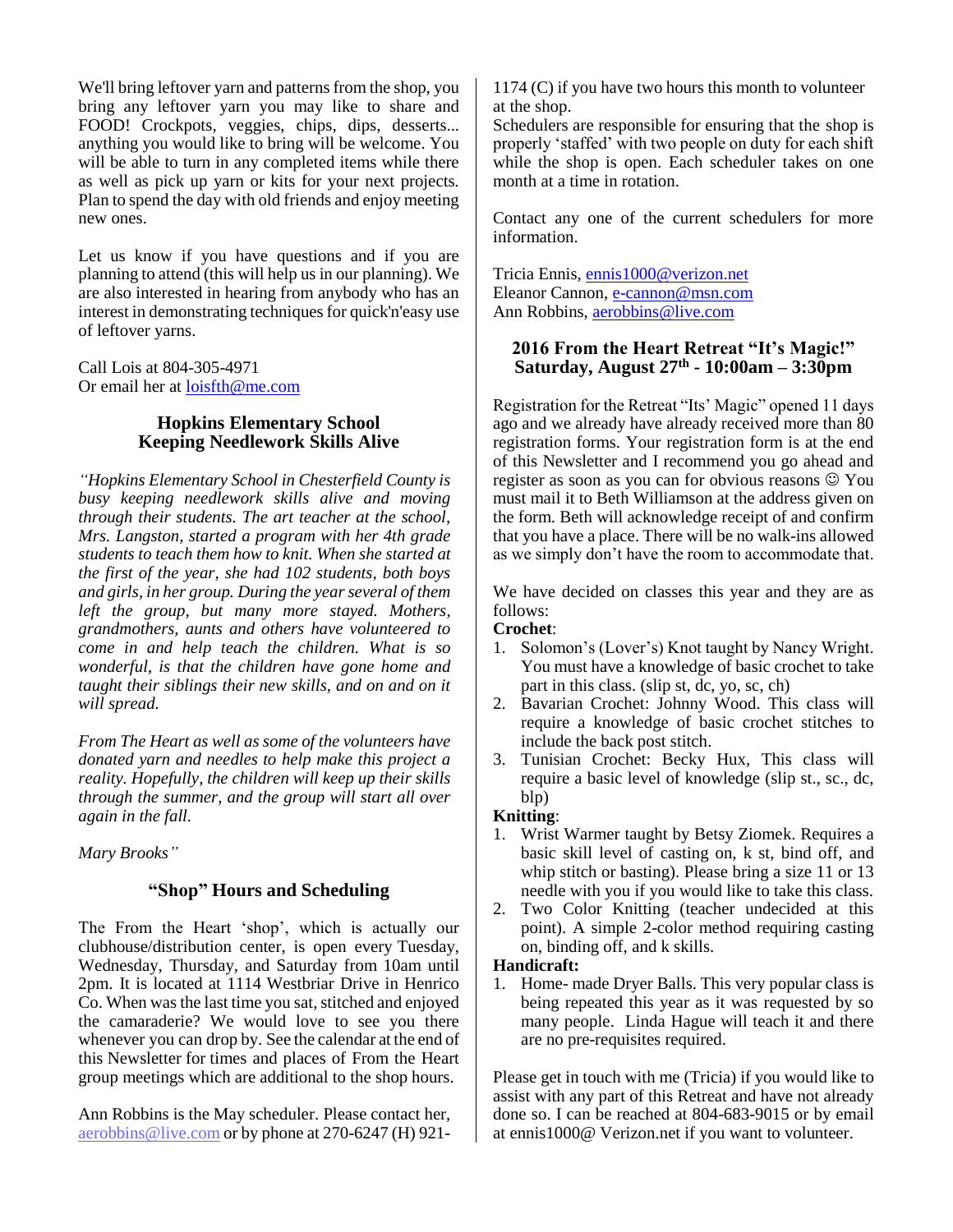# **SunTrust Stitchers Open House**

The SunTrust Stitchers held a very successful Open House at their Semmes Avenue Campus on Wednesday, April 20<sup>th</sup>. This group of Stitchers displayed a few of their completed items to be donated to From the Heart and attracted many visitors in the process. Interested SunTrust Teammates learned about the generous and loving work that is accomplished by FTH volunteers and how easy it is to participate. A total of twenty-one new Stitchers were recruited as a result.

In 2015, this small group of Stitchers, with leadership from Joyce Puller and Becky Twiddy at the Semmes Avenue Campus, donated a total of 468 items to From the Heart!. They hope to meet and exceed this amount in 2016 with their newly recruited Stitchers.





# **Teaching Opportunities on the Horizon!**

Mark your calendars. We will be teaching beginner knitting at the Chester Library on June 25th, The Ettrick Library on October 1st and Enon Library on October 15th, all this year, 2016.

It is not necessary for you be an experienced knitter to participate. If you can do a knit stitch you can help! (and we NEED you!) The libraries will be furnishing all supplies. We will be working with about 15 students and it's really helpful to be able to work one on one. If you can be a part of this, all or any dates, just let me know at either [loisfth@me.com](mailto:loisfth@me.com) or call me at 804-305-4971. I look forward to hearing from you.

# **All the Way from Florida for FtH**

On Saturday, April 23, Eliza and Stephanie Morton (grand-daughters of Estelle Grossman) came into the shop on Westbriar with the blankets they had completed for their service project for their school, Krop High School in Miami, Florida. Thank you, Stephanie and Eliza. Rest assured they will be loved by the person who receives these gifts all the way from Miami.



**Tip of the Month**

Would you like nice full fluffy pom-poms? After completing your pom-pom and ensuring it is tied nice and tight do the following to make if full, soft and fluffy. If you have a tea kettle (if not a pot of water will do) and get it boiling so it is steaming really good. Take a fork and stick in the middle of your pom-pom, fluff up the pom-pom as much as you can. Hold the pom-pom over the steam turning it constantly for a few minutes and remove from the steam. You will have the fullest, fluffiest pom-pom ever. Works every time.

#### **Current Needs**

**Richmond and Surrounding** area's main need at the moment is for: Cotton Hats (lots of sample and patterns on display at the shop at the moment) Blankets of all types, including red/white/blue **Fredericksburg/King George** has a need for: Baby hats, sweaters and blankets Blankets of all sizes up to twin bed size Dressed bears Scarves in plain colors – all sizes

As always, although these are the current needs, you should feel free to work on whatever you want to make as we can, and will, find a home for anything you donate.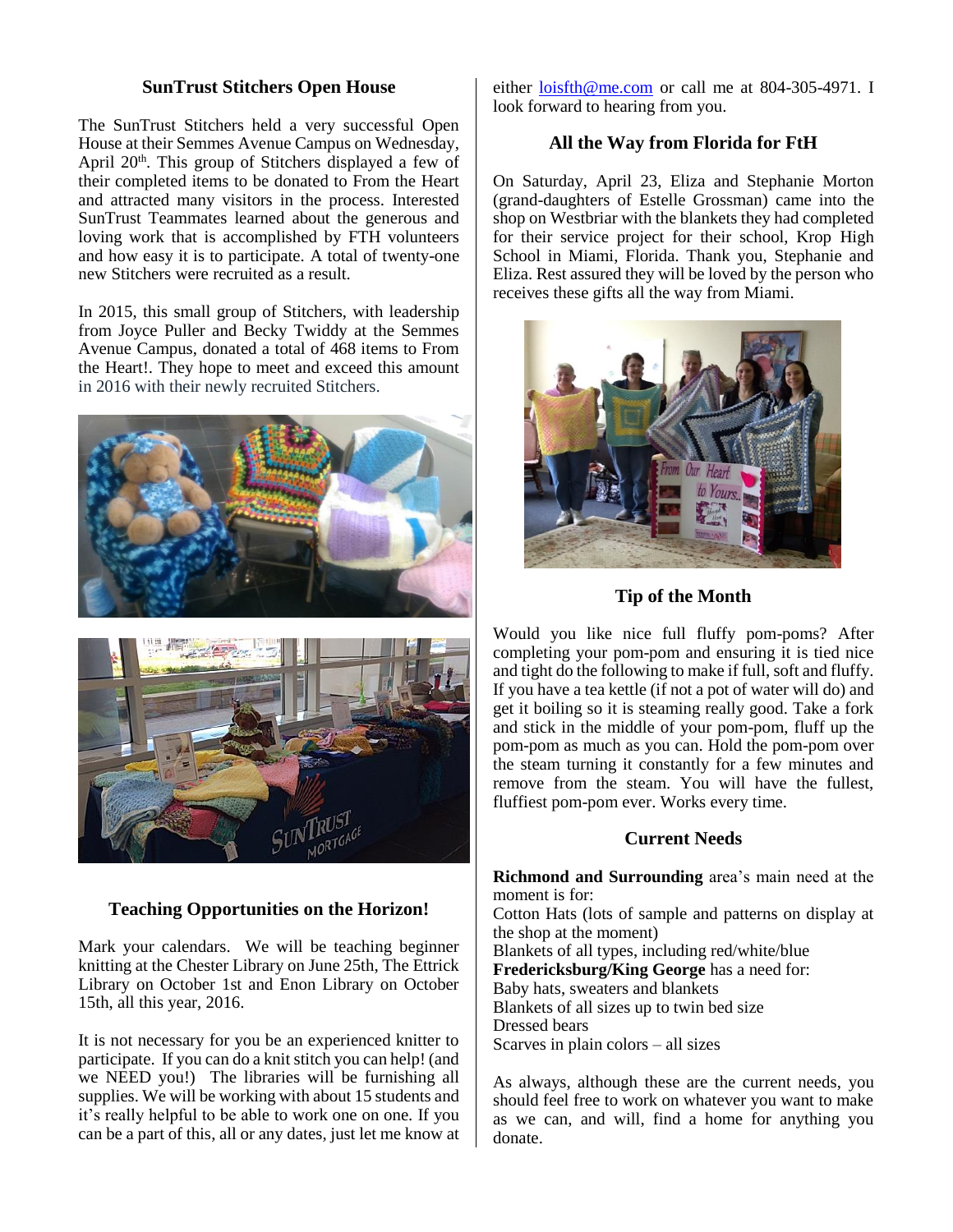# **Baby Basics Mom's Club**

Many thanks to all of you who chipped in recently in response to our call for baby blanket and hat sets for The Virginia Dept. of Health, Chesterfield Co. Baby Basics Mom's Club baby shower. The event went extremely well with all the moms being given the opportunity to choose a set for their soon-to-be-born little one. They were so pleased and so excited to choose a hand-crafted item for their little bundle of joy. What a delight it was to be at the shop when a couple of ladies from the Dept. of Health showed up with a poster board size Thank-You card.



# **Winner of the Shop keeping Prize**

The winner of the April shop-keeping prize is Katya Arsentyeva. There will be a nice bag of yarn at the shop for Katya to pick up for a personal project.

To have your name entered in our monthly drawing, all you need to do is volunteer two hours of your time to work in the shop as a shopkeeper.

Contact Eleanor Cannon at (804) 514-1168 or by email at [e-cannon@msn.com](mailto:e-cannon@msn.com) if you want to volunteer and have a chance atwinning this prize. Eleanor will arrange for you to be scheduled for your first couple of shifts with somebody who already knows the ropes.

# **Donation Inventory Numbers Through April**

| Previous Total<br>Mid $2002 - 2015$ | 235,513        |  |  |
|-------------------------------------|----------------|--|--|
| Jan - March 2016<br>April 2016      | 5,454<br>1,981 |  |  |
| Grand Total                         | 242.948        |  |  |

#### **Directions to the Place at Innsbrook\* (Retreat Location)**

4036-C Cox Road Glen Allen, VA 23060 804.346.2100 \*Located in the Shoppes at Innsbrook

From Washington D.C. / Fredericksburg: 95 South to 295W (toward Charlottesville). 64 East to Richmond Exit #178B.

At first light turn left on to Dominion Blvd. The Place is the second entrance on the right.

From Petersburg or South of Richmond: 64 West to Richmond Exit #178B. At first light turn left on to Dominion Blvd. The Place is the second entrance on the right.

288 to 64 East (this is where 288 ends) On 64 East take Exit 178B. At the first light turn left on to Dominion Blvd. The Place is the second entrance on the right.

From Virginia Beach: 64 West to 295 W Charlottesville. 64 East to Richmond Exit #178B. At first light turn left on to Dominion Blvd. The Place is the second entrance on the right.

# **This is YOUR Newsletter**

This is YOUR Newsletter. We want it to reflect your interests so, if there is something you'd like to see in it, (an article of interest, a story about how you found us, a new technique you have found…) please send to Tricia Ennis at [ennis1000@verizon.net](mailto:ennis1000@verizon.net) or leave it on the front desk at the shop in an envelope with my name on it.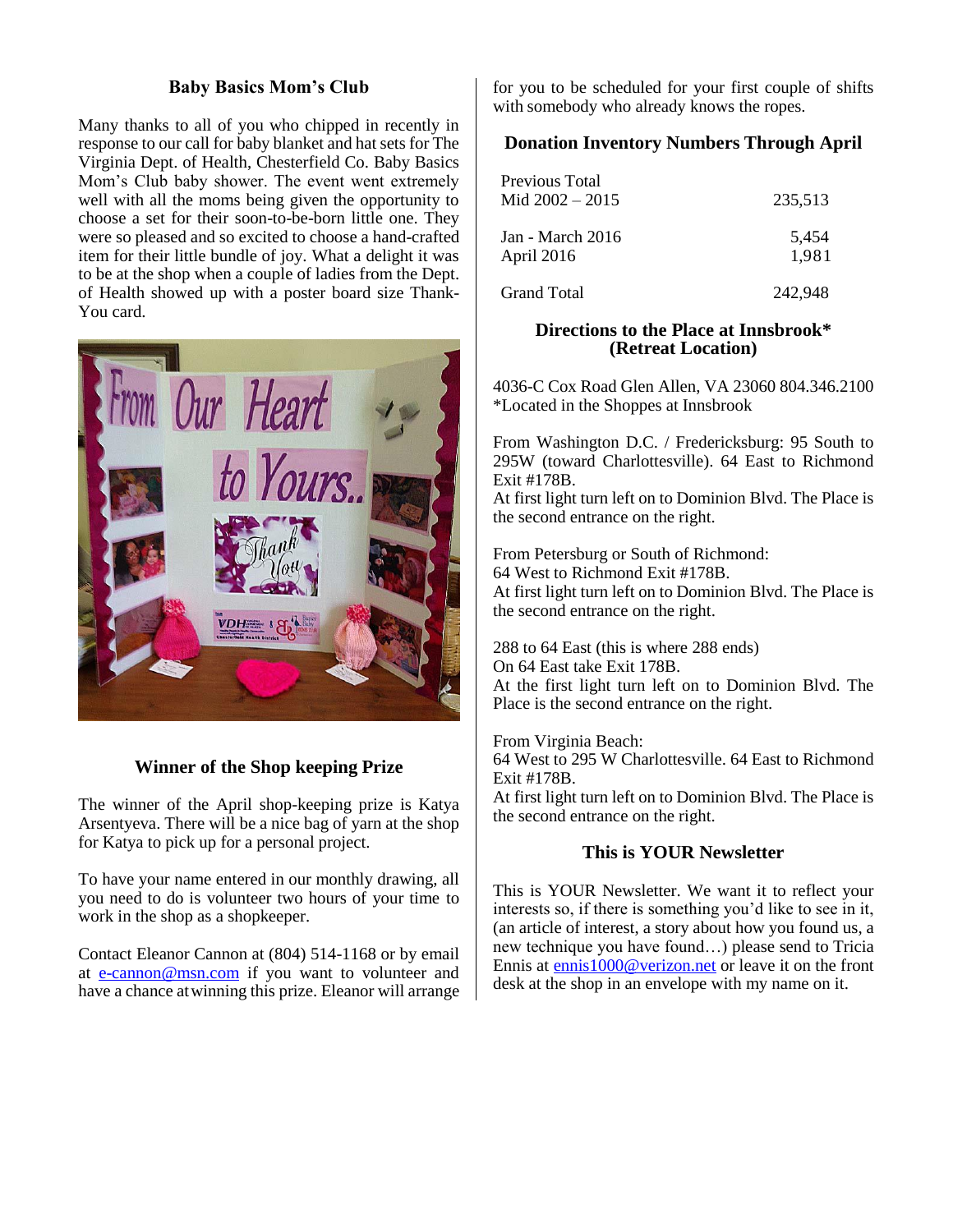# **Stash buster Granny Stripe Afghan (Crochet)**

#### **Materials:**

Size J (6.0mm) Crochet Hook Approximately 1630-1650 yds of Worsted Weight Yarn in several colors. Yarn Needle, for weaving ends **Scissors** 

#### **Abbreviations:**

st or  $sts - stitch(es)$  $sl$  st – slip stitch  $ch - chain$  $sk - skip$  $sc$  – single crochet dc – double crochet

#### **Gauge:**

24 stitches and 4 row = 4". Finished Size: Approximately 45" x 40" (Pattern is multiple of  $3+2$ )

**Instructions:** Ch 131 (Note: work through both loops of sts throughout pattern)

Row 1: 2 dc in 4th ch from hook, \*sk 2 sts, 3 dc in the next st\*\* Repeat from \* to \*\* across. 3 dc into the last st. Turn. Row 2: Ch 3, \*3 dc into the space between the 3-dc cluster from previous row\*\* Repeat from \* to \*\* until the end of the row. 1 dc into the top of the ch-3. Turn.

Row 3: Ch 3, 2 dc into the space between the 1-dc and 3-dc cluster from previous row. \*3 dc into the space between the 3-dc cluster from previous row\*\* Repeat from \* to \*\* until the end of the row. 3 dc into the space between the last 3-dc cluster and the ch-3. Turn.

Row 4-72: Repeat rows 2-3, changing colors whenever you like

Finish: Join border color yarn with a sl st in the last st of Row 72. Sc evenly around the entire blanket and finish off with an invisible join. Weave all ends.

# **Drop Stitch Blanket or Afghan (Knit)**

#### **Materials:**

Size US #13 29" circular needle Approximately 2200 yds of Worsted Weight Yarn (one or many colors) Yarn Needle, for weaving ends

#### **Abbreviations:**

st or  $sts - stitch(es)$  $k - k$ nit

#### **Gauge:**

10 stitches and 14 rows = 4". Finished Size: Approximately 45″ x 60″ (although you can stop when you like)

**Instructions:** Cast on 113 sts (with yarn doubled – hold yarn doubled throughout) Note: Work back and forth on the needle. Circular is used to accommodate stitches – DO NOT WORK in the round.

Row  $1-4$ : K Row 5: Knit, wrapping yarn around needle twice on each st. Row 6: Knit, dropping wraps from each st.

Repeat rows 1-6 until piece measures 60" or as long as you want it to be, ending on row 4.

Bind off loosely and weave in ends.



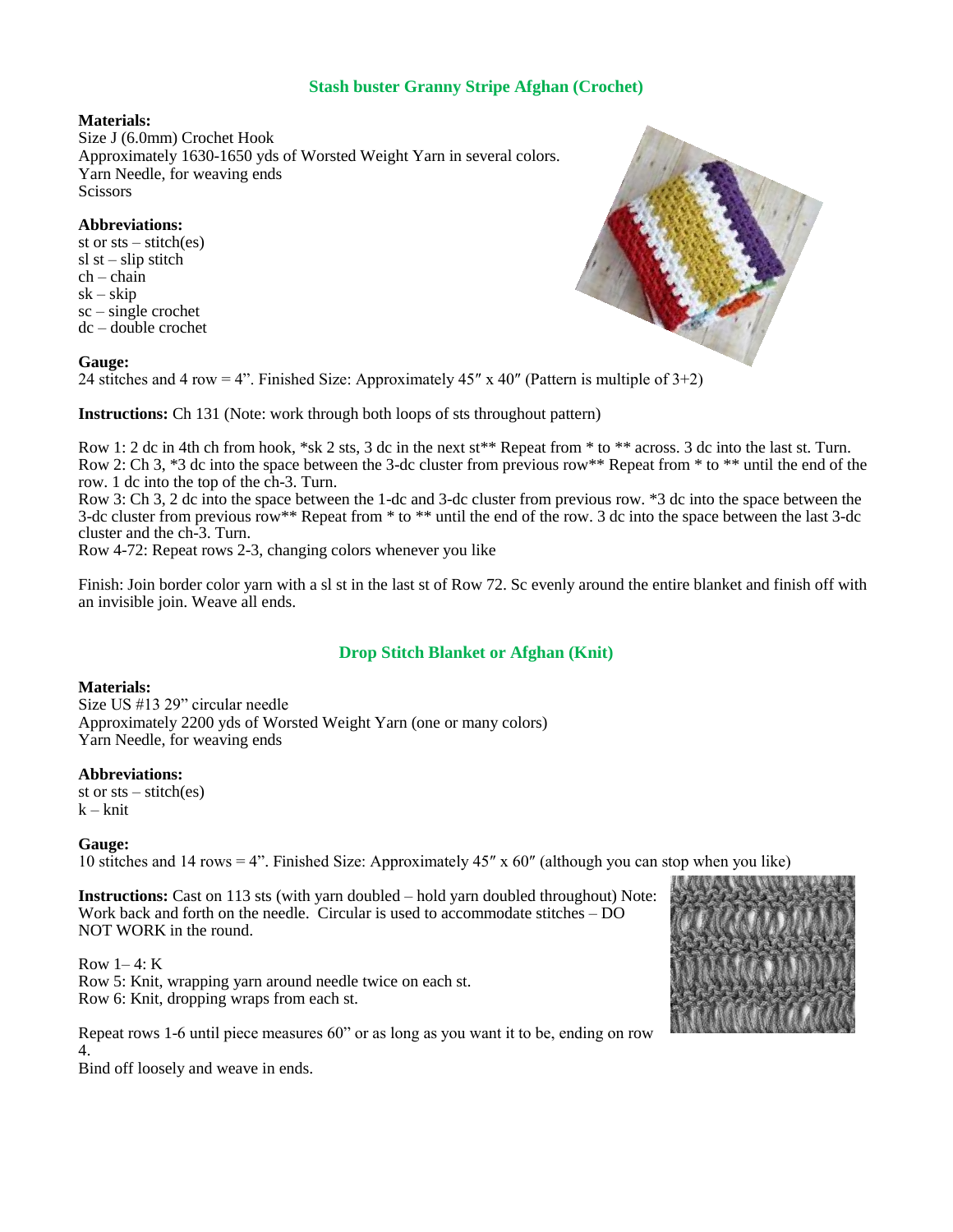# From the Heart Local Group Times May 2016

| Sunday                                               | <b>Monday</b>                                                                                                                                                                                                                           | <b>Tuesday</b>                                                                                                                                                                                                                                         | Wednesday                                                                                                                                                                                                                                                               | <b>Thursday</b>                                                                                                                                                                          | <b>Friday</b>                                                        | <b>Saturday</b>                                                                                   |
|------------------------------------------------------|-----------------------------------------------------------------------------------------------------------------------------------------------------------------------------------------------------------------------------------------|--------------------------------------------------------------------------------------------------------------------------------------------------------------------------------------------------------------------------------------------------------|-------------------------------------------------------------------------------------------------------------------------------------------------------------------------------------------------------------------------------------------------------------------------|------------------------------------------------------------------------------------------------------------------------------------------------------------------------------------------|----------------------------------------------------------------------|---------------------------------------------------------------------------------------------------|
| $\mathbf 1$                                          | 2 Carson Library Group 3-5 pm<br>The Crossings at Bon Air 2.00<br>Farmville Baptist Church<br>132 N Main St, Farmville, 5:00pm<br>Hillcrest UMC, Fredericksburg 10-12<br>Midlothian Women's Group<br>Starbucks, Charter Colony Martin's | 3 Panera Bread, Midlothian and Chippenham<br>5:30-7:30pm<br>Chesterfield Heights Community Center 2:00-<br>3:30<br>Prince George Library 2:00 - 4:00 pm<br>Tuckahoe @ Shop 6:30-8:30 pm                                                                | 4 Mathews Group, Rescue Squad<br>Hudgins, VA 10:30 am - 2:00 pm<br>Colonial Heights Senior Center 10-<br>noon<br>Colony Critters', Patriot's Colony in<br>Williamsburg. 1:3pm<br>ElmCroft Retirement 1:30<br>Michael's, Midlothian Tnpk. &<br>Courthouse Rd. 12:00-3:00 | 5 Five Rivers Fiber Guild, Burgess<br>$1 - 3pm$<br>Hopewell Library 6pm - 8pm<br>Mall Group Chesterfield Towne Center<br>(food court) 9-noon<br>Panera Bread Midlothian<br>$6 - 8:00$ pm | 6 Starbucks<br>Huguenot Rd<br>11 am-1:30pm                           | 7 Atlee Angels<br>Legacy Park<br>$1-3$ pm<br><b>Starbucks</b><br>Oxbridge Square<br>$10 -$ noon   |
| 8 King George<br>- Peace Lutheran<br>Church 3 - 5pm  | 9 Carson Library Group 3-5 pm<br>The Crossings at Bon Air 2.00<br>Farmville Baptist Church<br>132 N Main St, Farmville, 5:00pm<br>Hillcrest UMC, Fredericksburg 10-12<br>Southside Angels<br>Emporia YMCA, 2-4 pm                       | 10 Panera Bread, Midlothian and Chippenham<br>5:30-7:30pm<br>Tuckahoe @ Shop 6:30-8:30 pm<br>Chesterfield Heights Community Center 2:00-<br>3:30<br>Fredericksburg Wegman's<br>2nd FI Food Court - 11:30a -2:30p<br>Montpelier Crafters 1 - 3pm        | 11 Colonial Heights Senior Center<br>10-noon<br>B'mill/Woodlake<br>Clover Hill Library 6.30 - 8 pm<br>Dinwiddie Library 1:00-3:00pm<br>Chesterfield Needlework Friends<br>Central Library, Lori Rd. 1pm - 2.30pm                                                        | 12 Chamberlayne Hts. United Meth<br>Church 1:30 - 3:00 pm<br>Hopewell Library 10am - noon                                                                                                | 13 Starbucks<br>Huguenot Rd<br>11 am-1:30pm<br>Kay's Krafters 1-5 pm | 14 Louisa Group<br>Hardee's<br>$10 - noon$                                                        |
| 15                                                   | 16 Hillcrest UMC, Fredericksburg 10-12<br>Farmville Baptist Church<br>132 N Main St, Farmville, 5:00pm<br>The Crossings at Bon Air 2.00<br>Carson Library Group 3-5 pm                                                                  | 17 Panera Bread, Midlothian and<br>Chippenham 5:30-7:30pm<br>Tuckahoe @ Shop 6:30-8:30 pm<br>Chesterfield Heights Community Center 2:00-<br>3:30<br>Prince George Library 2:00 - 4:00 pm<br>Fredericksburg Wegman's<br>2nd FI Food Court - 6:30-8:30pm | 18 Colonial Heights Senior Center<br>10-noon<br>ElmCroft Retirement 1:30<br>Michael's, Midlothian Tnpk. &<br>Courthouse Rd. 12:00-3:00                                                                                                                                  | 19 Hopewell Library 6pm - 8pm<br>Mall Group Chesterfield Towne Center<br>(food court) 9-noon<br>Panera Bread Midlothian<br>$6 - 8:00$ pm                                                 | 20 Starbucks<br>Huguenot Rd<br>11 am - 1:30 pm                       | 21 Starbucks<br>Oxbridge<br>Square<br>$10 - noon$<br>Atlee Angels - Legacy<br>Park<br>$10 -$ noon |
| 22 King George<br>- Peace Lutheran<br>Church 3 - 5pm | 23 Hillcrest UMC, Fredericksburg 10-12<br>The Crossings at Bon Air 2:00<br>Farmville Baptist Church<br>132 N Main St, Farmville, 5:00pm<br>Carson Library Group 3-5 pm<br>Southside Angels<br>Emporia YMCA, 2-4 pm                      | 24 Panera Bread, Midlothian and<br>Chippenham 5:30-7:30pm<br>Tuckahoe @ Shop 6:30-8:30 pm<br>Fredericksburg Wegman's<br>2nd FI Food Court - 11:30a - 2:30p<br>Chesterfield Heights Community Center 2:00-<br>3:30                                      | 25 Colonial Heights Senior Center<br>10-noon<br>B'mill/Woodlake<br>Clover Hill Library 6.30 - 8 pm<br>Dinwiddie Library 1:00-3:00pm                                                                                                                                     | 26 Hopewell Library 10am - noon<br>Summerhill Retirement<br>1:30-3:30 pm                                                                                                                 | 27 Kay's Krafters 1-5 pm<br>Starbucks<br>Huguenot Rd<br>11 am-1:30pm | 28 Redeemer Lutheran<br>Redbridge Rd<br>Upstairs Conf. Room<br>$9 - 11$ am                        |
| 29                                                   | 30 Hillcrest UMC, Fredericksburg 10-12<br>Carson Library Group 3-5 pm<br>Farmville Baptist Church<br>132 N Main St, Farmville, 5:00pm<br>The Crossings at Bon Air 2.00                                                                  | 31 Chesterfield Heights Community Center<br>2:00-3:30<br>Panera Bread, Midlothian and Chippenham<br>5:30-7:30pm<br>Tuckahoe @ Shop 6:30-8:30 pm<br>Fredericksburg Wegman's<br>2nd FI Food Court - 11:30a - 2:30p                                       |                                                                                                                                                                                                                                                                         |                                                                                                                                                                                          |                                                                      |                                                                                                   |